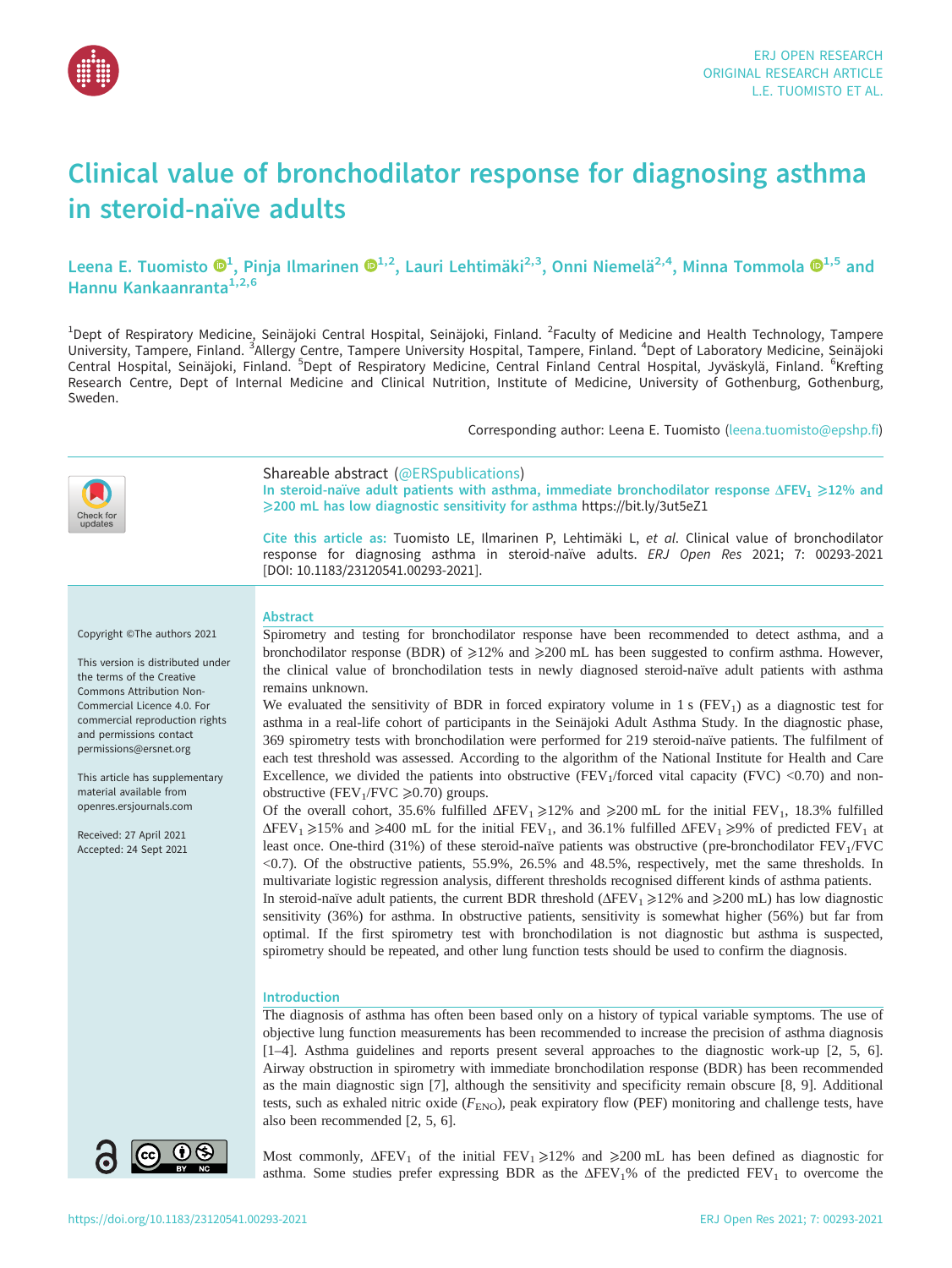<span id="page-1-0"></span>influence of age, sex, height and pre-test obstruction [[10](#page-8-0)–[14](#page-9-0)]. Recently, the evidence behind the recommendation of BDR level has been evaluated [[15\]](#page-9-0). In population-based studies, the upper 95th percentile of the absolute  $\Delta FEV_1BDR$  in healthy persons was 240–320 mL, and the  $\Delta FEV_1\%$  of the initial FEV<sub>1</sub> was 5.9–13.3% [[15\]](#page-9-0). If measured,  $\Delta$ FEV<sub>1</sub>% of the predicted FEV<sub>1</sub> varied less (8.7–11.6%). There are few previous patient studies on the clinical value of the BDR [[11,](#page-8-0) [16](#page-9-0)–[20\]](#page-9-0). However, interpretation of these studies is difficult, as some of the patients included had undefined obstructive airway disease with missing data on medication and duration of possible asthma. Additional data are needed to assess the sensitivity of any ΔFEV1BDR cut-off value for diagnosing adult asthma in steroid-naïve patients [[15, 21\]](#page-9-0).

The Seinäjoki Adult Asthma Study (SAAS) includes patients with chronic asthma from diagnosis until a 12-year follow-up visit [\[22](#page-9-0), [23\]](#page-9-0). The SAAS cohort offers a unique possibility to evaluate the diagnostics of asthma in adults because asthma diagnosis was based on typical symptoms, objective lung function measurements and clinical judgement by respiratory specialists [\[22](#page-9-0)]. The aim of the present study was to evaluate the sensitivity of BDR as a diagnostic tool for asthma in steroid-naïve patients in the SAAS cohort.

# Methods

## Study population

SAAS is a prospective, single-centre 12-year follow-up study of adult-onset asthma ([ClinicalTrials.gov](https://clinicaltrials.gov/) NCT02733016). Newly diagnosed patients were consecutively recruited from the respiratory department of the Seinäjoki Central Hospital during 1999–2002. The study covered the majority (>94%) of new adult asthma cases at the study site, representing >38% of the cases in the geographical area [[24, 25\]](#page-9-0). Study patients were referred to the hospital due to suspicion of asthma mainly by primary care physicians and in most cases lung function measurements were conducted before referral. The inclusion criteria were as follows: 1) new-onset asthma, 2) asthma diagnosis confirmed by objective lung function measurements, 3) symptoms typical of asthma, and 4) age  $\geq$ 15 years [[22](#page-9-0)] [\(eTable 1\)](http://openres.ersjournals.com/lookup/doi/10.1183/23120541.00293-2021.figures-only#fig-data-supplementary-materials). Participants gave written informed consent to the study protocol approved by the Ethics Committee of Tampere University Hospital, Tampere, Finland (R12122). The SAAS cohort included 257 newly onset adult asthma patients, of whom 203 (79%) were reached 12-years later for a follow-up visit. The basic characteristics, 12-year prognosis, phenotypes, smoking characteristics and comorbidities of the SAAS cohort have been described previously [\[23](#page-9-0), [25](#page-9-0)–[29\]](#page-9-0).



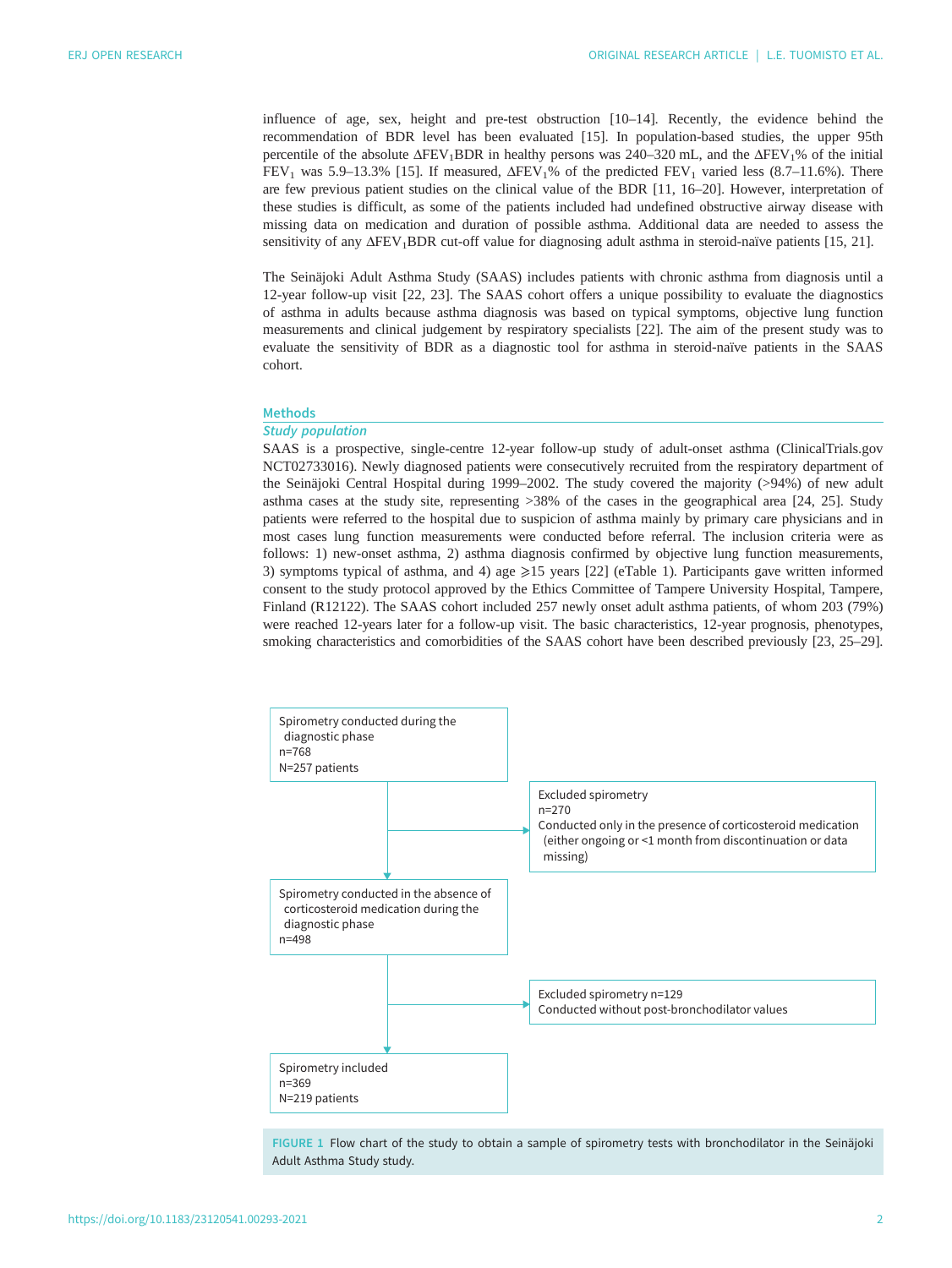<span id="page-2-0"></span>After the 12-year follow-up, almost all patients had chronic asthma (remission rate 3%); asthma was controlled in only 34% [\[23](#page-9-0)], and 5.9% fulfilled the European Respiratory Society/American Thoracic Society criteria of severe asthma [[25\]](#page-9-0).

## Study spirometries and BDR thresholds

All pre-diagnostic spirometries were collected from the medical records of both primary and secondary care. A thorough chart review of the concurrent corticosteroid medication (inhaled or oral) was performed at the time of each spirometry test. Only spirometries of steroid-naïve patients were chosen, i.e. spirometries measured during corticosteroid medication or <1 month from discontinuation were excluded as well as those with insufficient medication data (n=270). Altogether, 768 spirometries were available, for an average of 2.98 per study patient. The time between spirometries of the same patient varied from days to several months. Finally, 369 spirometry tests (48%) with bronchodilation that were measured in 219 subjects without any inhaled corticosteroid/oral corticosteroid treatment during the previous 4-weeks were included, with an average of 1.68 spirometries per study patient ([figure 1](#page-1-0) and [supplementary material](http://openres.ersjournals.com/lookup/doi/10.1183/23120541.00293-2021.figures-only#fig-data-supplementary-materials)). The three methods to calculate the BDR were absolute volume,  $\Delta FEV_1\%$  of the initial  $FEV_1$  and  $\Delta FEV_1\%$ of the predicted FEV<sub>1</sub> [\(eTable 2\)](http://openres.ersjournals.com/lookup/doi/10.1183/23120541.00293-2021.figures-only#fig-data-supplementary-materials). Fulfilments of the following thresholds for bronchodilator response were evaluated as follows.

Absolute change:

- $\cdot$  >200 mL
- $\cdot$   $\geqslant$  400 mL
- $\Delta$ FEV<sub>1</sub>% of the initial FEV<sub>1</sub> and absolute change:
	- $\geq$ 12% and  $\geq$ 200 mL
	- $\geq$ 12% and  $\geq$ 400 mL
	- $FEV_1 \ge 15\%$  and  $\ge 200$  mL
	- $FEV_1 \geq 15\%$  and  $\geq 400$  mL

 $\Delta$ FEV<sub>1</sub>% of the predicted FEV<sub>1</sub>

- $\cdot$  >8%
- $\cdot$   $\geqslant$  9%
- $\cdot$  >10%

TABLE 1 Characteristics of the study patients and lung function from spirometry showing the highest reversibility at the diagnostic phase in steroid-naïve patients

| <b>Characteristics</b>                 | Study patients (N=219) |
|----------------------------------------|------------------------|
| Age, years                             | $47 + 15$              |
| Age of asthma onset, years             | $47 + 15$              |
| Female                                 | 126 (57.5%)            |
| BMI, $\text{kg}\cdot\text{m}^{-2}$     | 27.1 (24.0-30.4)       |
| Height, cm                             | $170 + 10$             |
| <b>Smoking history</b>                 | 113 (51.6%)            |
| <b>Current smokers</b>                 | 45 (20.5%)             |
| Pack-years <sup>#</sup>                | $15(5-22)$             |
| Atopy <sup>¶</sup>                     | 67 (34.3%)             |
| Blood eosinophils $\times 10^9$ per L  | $0.25(0.17-0.40)$      |
| Total IgE, $kU \cdot L^{-1}$           | 80 (34-170)            |
| Pre-BD FEV <sub>1</sub> , L            | $2.77 \pm 0.89$        |
| Pre-BD $FEV_1$ , % predicted           | 78±17                  |
| Post-BD FEV <sub>1</sub> , L           | $3.06 \pm 0.95$        |
| Post-BD FEV <sub>1</sub> , % predicted | $86 + 17$              |
| Pre-BD FVC, L                          | $3.74 \pm 1.11$        |
| Pre-BD FVC, % predicted                | $87 + 16$              |
| Post-BD FVC, L                         | $3.95 \pm 1.12$        |
| Post-BD FVC, % predicted               | $92 + 16$              |
| Pre-BD FEV <sub>1</sub> /FVC           | $0.75(0.68 - 0.81)$    |
| Post-BD FEV <sub>1</sub> /FVC          | $0.79(0.72 - 0.84)$    |

Data are presented as mean±sp, n (%) or median (interquartile range). BMI: body mass index; Ig: immunoglobulin; FEV<sub>1</sub>: forced expiratory volume in 1 s; BD: bronchodilator; FVC: forced vital capacity. <sup>#</sup>: Among those with any smoking history. <sup>i</sup>: At least one positive skin prick test for common allergens.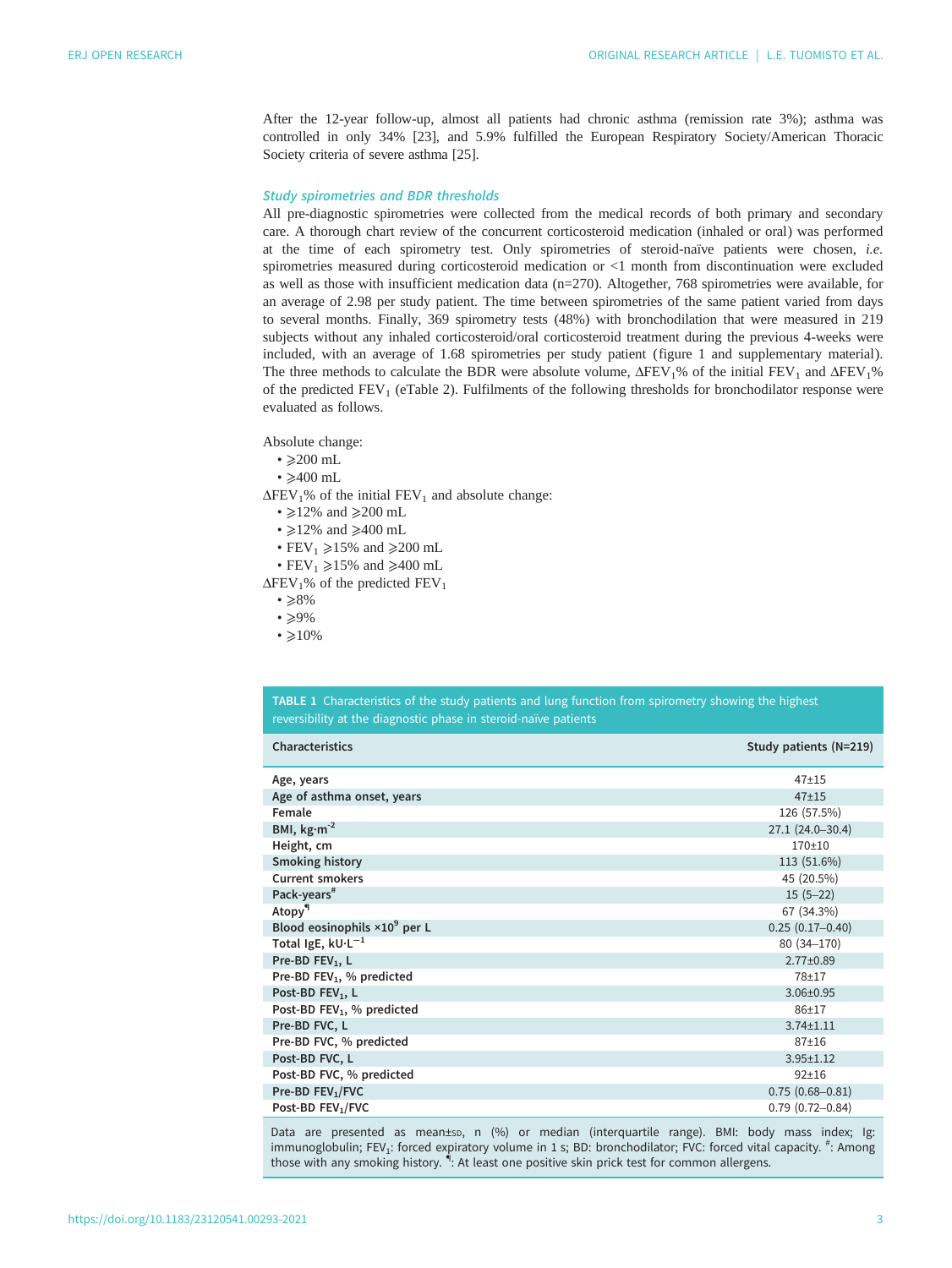# Study patients

From each patient, one spirometry (n=219) with the highest  $\Delta FEV_1$ % measured from the initial FEV<sub>1</sub> was chosen. The National Institute for Health and Care Excellence (NICE) recommends pre-bronchodilator obstruction defined as  $FEV_1/fored$  vital capacity (FVC) <0.7 as a starting point in the process of asthma diagnosis [\[6\]](#page-8-0). To test this, we divided study patients into obstructive (FEV<sub>1</sub>/FVC <0.7) or non-obstructive (FEV<sub>1</sub>/FVC  $\geq 0.70$ ) patients.

## Statistical analysis

Continuous data are expressed as the mean (SD) or median and interquartile range. The independent-samples t-test, the Mann–Whitney U-test, and the  $\chi^2$  test were used for comparisons between two groups. Multivariable binary logistic regression analysis was performed to find variables predicting the fulfilment of BDR thresholds. The correlation matrix was analysed, and the explanatory variables not strongly correlated (R<0.7) were included in the analysis. Statistical analyses were performed using IBM SPSS Statistics software, version 24 (IBM SPSS, Armonk, NY, USA). A p-value <0.05 was regarded as statistically significant. The performance of  $FEV<sub>1</sub>/FVC$  for predicting fulfilment of  $FEV<sub>1</sub>$  reversibility threshold 12% and 200 mL was evaluated using the receiver-operator characteristic (ROC) curve.

#### Results

#### Study patients

Of the overall patient cohort, 85% (N=219) had acceptable spirometry with bronchodilation tests without corticosteroid treatment ([figure 1](#page-1-0)). Their mean age was 47 years, and the majority of them were female (58%) and non-atopic (66%). One-half of patients (52%) had a history of smoking, and 21% were current smokers [\(table 1](#page-2-0)). Importantly, if BDR did not confirm an asthma diagnosis, PEF monitoring and additional asthma diagnostic tests were performed [\(eTable 3](http://openres.ersjournals.com/lookup/doi/10.1183/23120541.00293-2021.figures-only#fig-data-supplementary-materials)).

The mean and median BDRs in the study cohort are shown in table 2. As the mean (294 mL, 11.6% of the initial  $FEV<sub>1</sub>$ ) and median (230 mL, 9.5% of the initial  $FEV<sub>1</sub>$ ) values for the highest BDR were relatively low, the result suggests that the number of patients fulfilling, for example. ΔFEV<sub>1</sub> ≥12% and ≥200 mL of the initial  $FEV_1$  may be low.

#### Bronchodilator responses in all study spirometries

BDR in spirometries (n=369) was analysed according to the following thresholds:  $\geq$ 12%,  $\geq$ 15%,  $\geq$ 200 mL and  $\geq 400$  mL measured from the initial FEV<sub>1</sub> and  $\geq 8\%$ ,  $\geq 9\%$  or  $\geq 10\%$  measured from the predicted FEV1, or their combinations. The proportion of patients fulfilling each of the most commonly used thresholds is shown in [figure 2.](#page-4-0) Most of the patients fulfilled more than one criterion (44.8%), while 91 patients (41.6%) did not fulfil any of the thresholds ([eTable 4](http://openres.ersjournals.com/lookup/doi/10.1183/23120541.00293-2021.figures-only#fig-data-supplementary-materials)).

The commonly used threshold in the asthma diagnostics for BDR ( $\Delta$ FEV<sub>1</sub> $\geq$ 12% and 200 mL of the initial  $FEV<sub>1</sub>$ ) was fulfilled by every third patient. Absolute BDR  $\geq$ 200 mL was the most frequently fulfilled threshold (∼58%), but ⩾400 mL was reached by only one-quarter of patients. Of the percentage changes, the highest proportion (>43%) of patients fulfilled the threshold of  $\Delta FEV_1\%$  of the predicted  $FEV_1 \ge 8\%$ [\(eTable 4](http://openres.ersjournals.com/lookup/doi/10.1183/23120541.00293-2021.figures-only#fig-data-supplementary-materials)). Nearly the same proportion fulfilled the threshold of  $\Delta FEV_1 \geq 12\%$ , and 200 mL of the initial FEV<sub>1</sub> also fulfilled the threshold of  $\Delta$ FEV<sub>1</sub>% of the predicted FEV<sub>1</sub>  $\geq$ 9% (36.1%). These two patient groups largely overlapped [\(figure 3](#page-4-0)). However, there was a group  $(n=19)$  of patients who fulfilled one percentage change criterion but not the other ([figure 3\)](#page-4-0).

| TABLE 2 Bronchodilator responses in spirometry with the highest reversibility chosen from each steroid-naïve |  |
|--------------------------------------------------------------------------------------------------------------|--|
| asthma patient (N=219)                                                                                       |  |

|                                                                 | Mean±sp         | Median (IQR)      | <b>Patients</b> |
|-----------------------------------------------------------------|-----------------|-------------------|-----------------|
| $\Delta$ FEV <sub>1</sub> , mL                                  | 294+270         | 230 (130-400)     | 219             |
| $\Delta FVC$ , mL                                               | $210+354$       | 130 (30-300)      | 219             |
| $\Delta$ FEV <sub>1</sub> , % of the initial FEV <sub>1</sub>   | $11.6 \pm 10.7$ | $9.5(4.8 - 15.3)$ | 219             |
| ΔFVC, % of the initial FVC                                      | $6.6 \pm 10.9$  | $3.7(0.8 - 8.5)$  | 219             |
| $\Delta$ FEV <sub>1</sub> , % of the predicted FEV <sub>1</sub> | $8.3 \pm 7.2$   | $7.0(3.9-10.8)$   | 219             |

IQR: interquartile range; FEV<sub>1</sub>: forced expiratory volume in 1 s; FVC: forced vital capacity. The data are not normally distributed. The mean values are shown to make it easier to compare results with other studies.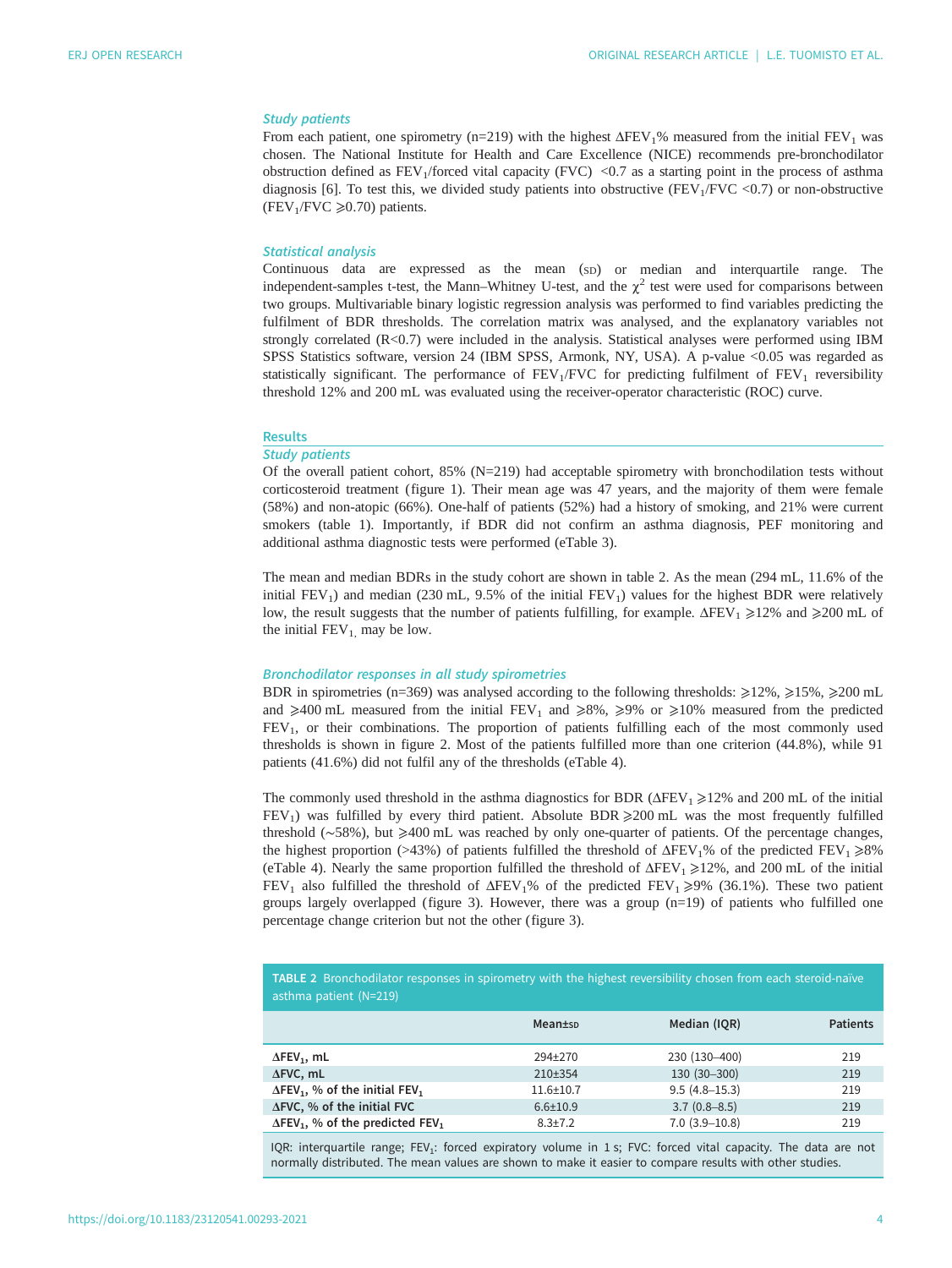<span id="page-4-0"></span>

FIGURE 2 Percentages of asthma patients fulfilling the commonly used thresholds to define bronchodilator response. ΔFEV<sub>1</sub>: change in forced expiratory volume in 1 s; FEV<sub>1</sub>: forced expiratory volume in 1 s.

Different BDR criteria may identify different patients [[8](#page-8-0), [30](#page-9-0)]. To evaluate this, the groups fulfilling either  $\Delta$ FEV<sub>1</sub>  $\geq$ 12% of the initial FEV<sub>1</sub> and 200 mL or  $\Delta$ FEV<sub>1</sub>% of the predicted FEV<sub>1</sub>  $\geq$ 9% were analysed [\(eTable 5\)](http://openres.ersjournals.com/lookup/doi/10.1183/23120541.00293-2021.figures-only#fig-data-supplementary-materials). Lung function (FEV<sub>1</sub> and FVC) was significantly better in the subgroup in which only the BDR threshold of 9% of predicted was fulfilled (n=10) compared with patients fulfilling  $\Delta FEV_1 \geq 12\%$  of the initial FEV<sub>1</sub> and 200 mL [\(eTable 5](http://openres.ersjournals.com/lookup/doi/10.1183/23120541.00293-2021.figures-only#fig-data-supplementary-materials)). For example, the mean pre-bronchodilator FEV<sub>1</sub> was 92 $\pm$ 8% and 52±14%, respectively.

## Predictors of the fulfilment of two thresholds

As patient-related features may be associated with diagnostic criteria, predictors of the fulfilment of the two thresholds ( $\Delta$ FEV<sub>1</sub> >9% of the predicted FEV<sub>1</sub> and  $\Delta$ FEV<sub>1</sub>  $\geq$ 12% of the initial FEV<sub>1</sub> +200 mL) were surveyed by multivariate logistic regression analysis ([table 3\)](#page-5-0). An association was found between low pre-bronchodilator FEV<sub>1</sub> (<80%) and fulfilment of both thresholds. Low total immunoglobulin E (IgE), high blood eosinophils and high FVC tended to predict the fulfilment of at least one of the thresholds [\(table 3\)](#page-5-0).

# Patients with pre-bronchodilator FEV<sub>1</sub>/FVC <0.7 versus FEV<sub>1</sub>/FVC  $\geq$ 0.7

31% (n=68) of the study patients had pre-bronchodilator  $FEV_1/FVC$  <0.7. They were older, more often males, and more often had a smoking history [\(eTable 6\)](http://openres.ersjournals.com/lookup/doi/10.1183/23120541.00293-2021.figures-only#fig-data-supplementary-materials). However, there were no differences in blood



FIGURE 3 Venn diagram of the asthma patients (N=219) fulfilling the bronchodilator response thresholds of absolute volume 200 mL, change in forced expiratory volume in 1 s ( $\Delta$ FEV<sub>1</sub>)  $\geq$ 12% of the initial FEV<sub>1</sub> and  $\Delta$ FEV<sub>1</sub> % of the predicted FEV<sub>1</sub>  $\geq$ 9%.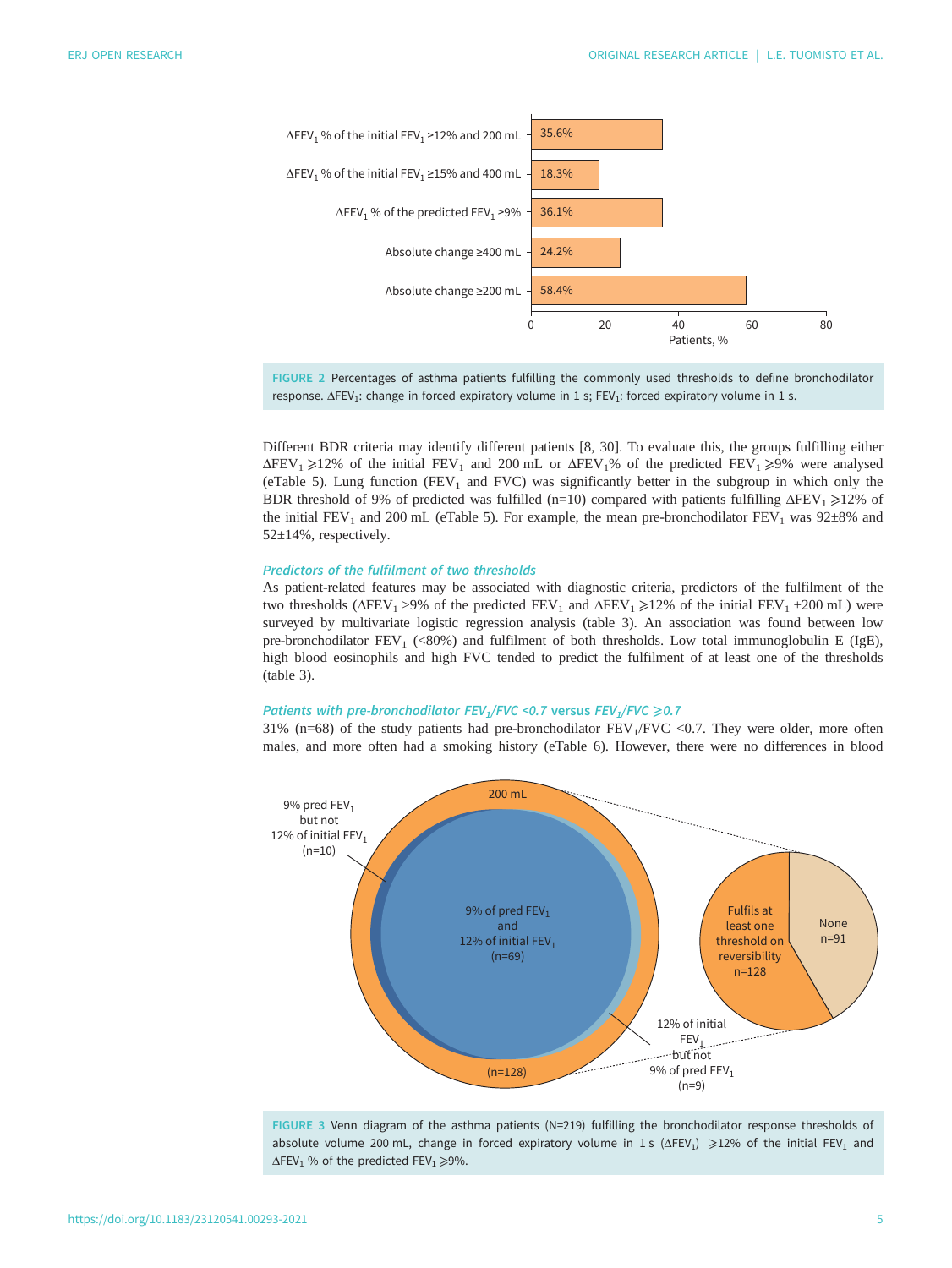<span id="page-5-0"></span>TABLE 3 Multivariable odds ratios for factors at the diagnostic visit associated with the fulfilment of thresholds of change in forced expiratory value in 1 s ( $\Delta$ FEV<sub>1</sub>) >9% of predicted FEV<sub>1</sub> and  $\Delta$ FEV<sub>1</sub>  $\geq$ 12% and 200 mL of the initial FEV<sub>1</sub>

|                                                                        |                     |         | $\Delta$ FEV <sub>1</sub> $\geq$ 9% of predicted FEV <sub>1</sub> p-value $\Delta$ FEV <sub>1</sub> $\geq$ 12% of the initial FEV <sub>1</sub> +200 mL p-value |         |
|------------------------------------------------------------------------|---------------------|---------|----------------------------------------------------------------------------------------------------------------------------------------------------------------|---------|
| Age $\geq 45$ years                                                    | $1.54(0.73 - 3.22)$ | 0.258   | $1.72(0.77 - 3.85)$                                                                                                                                            | 0.190   |
| Male                                                                   | $0.71(0.33 - 1.50)$ | 0.365   | $0.43(0.19-1.00)$                                                                                                                                              | 0.050   |
| Symptoms, AQ20                                                         | $1.10(0.97 - 1.14)$ | 0.228   | $1.02(0.94 - 1.11)$                                                                                                                                            | 0.630   |
| Total IgE <100 $kU \cdot L^{-1}$                                       | $2.06(0.97 - 4.37)$ | 0.060   | $2.84(1.24-6.51)$                                                                                                                                              | 0.014   |
| Blood eosinophils $>0.25\times10^9$ per L                              | $1.90(0.89 - 4.10)$ | 0.097   | $2.55(1.10-5.88)$                                                                                                                                              | 0.029   |
| Post-bronchodilator FEV <sub>1</sub> /FVC<0.7 and $\geq 10$ pack-years | $0.26(0.60 - 1.11)$ | 0.690   | $0.39(0.11 - 1.43)$                                                                                                                                            | 0.155   |
| Pre-bronchodilator FEV <sub>1</sub> <80% predicted <sup>#</sup>        | $6.03(2.11-17.21)$  | < 0.001 | 15.93 (5.00-50.80)                                                                                                                                             | < 0.001 |
| Pre-bronchodilator FVC >90% predicted <sup>#</sup>                     | $4.71(1.68-13.18)$  | 0.003   | $2.90(0.99 - 8.53)$                                                                                                                                            | 0.053   |

Ig: immunoglobulin; FVC: forced vital capacity; FEV<sub>1</sub>: forced expiratory volume in 1s; AQ20: Airways Questionnaire 20. <sup>#</sup>: Measured from the spirometry with highest reversibility. Data are presented as ORs (95% CIs). BMI and smoking were not significantly associated with the thresholds and were excluded from the model. Statistically significant associations are presented in bold.

> eosinophils, IgE, symptoms, current smoking or pack-years between the groups. More patients reached the suggested criteria for ACO (asthma–COPD overlap;  $\geq 10$ -pack-years and post-bronchodilator FEV<sub>1</sub>/FVC <0.7) if pre-BD FEV<sub>1</sub>/FVC was <0.7 than if pre-bronchodilator FEV<sub>1</sub>/FVC was  $\geq 0.7$ , 32.3% and 2%, respectively ([eTable 6\)](http://openres.ersjournals.com/lookup/doi/10.1183/23120541.00293-2021.figures-only#fig-data-supplementary-materials). Reversibility was significantly higher in patients with pre-bronchodilator FEV<sub>1</sub>/FVC <0.7 than in those with pre-BD FEV<sub>1</sub>/FVC  $\geq$ 0.7 (table 4). Diagnostic criteria in these groups also differed ([eTable 7](http://openres.ersjournals.com/lookup/doi/10.1183/23120541.00293-2021.figures-only#fig-data-supplementary-materials)).

> Seven of the nine BDR thresholds were fulfilled more often in patients with pre-bronchodilator FEV<sub>1</sub>/FVC <0.7 [\(table 5\)](#page-6-0). The sensitivity of the BDR measurement ( $ΔFEV<sub>1</sub> \ge 12%$  and 200 mL of the initial  $FEV<sub>1</sub>$  fulfilled by 55.9% of the patients) was better in obstructive patients than in the whole group (35.6%). Nevertheless, almost half of patients did not fulfil this criterion. However, even in the group of asthma patients with pre-bronchodilator  $FEV<sub>1</sub>/FVC$  <0.7, 27.9% of patients met none of the criteria [\(table 5\)](#page-6-0).

> We performed ROC analysis to find the optimum  $FEV<sub>1</sub>/FVC$  cut-off predicting patient fulfilling criteria of  $\Delta$ FEV<sub>1</sub>  $\geq$ 12% and 200 mL of the initial FEV<sub>1</sub>. The area under the curve of the model is 0.71 (p<0.001), indicating that  $FEV<sub>1</sub>/FVC$  fairly predicts this reversibility threshold. The optimum cut-off value for FEV1/FVC was 0.72, yielding sensitivity of 67.2% and specificity 74.7% [\(eTable 8 and eFigure 1\)](http://openres.ersjournals.com/lookup/doi/10.1183/23120541.00293-2021.figures-only#fig-data-supplementary-materials).

## **Discussion**

The role of bronchodilation tests to confirm the reversibility of airway obstruction in asthma diagnostics is central even though the clinical value has remained unclear. In this study, we tested different thresholds of BDR in steroid-naïve patients with asthma during the diagnostic phase. The most commonly used threshold of diagnostic BDR for asthma  $\Delta$ FEV<sub>1</sub>  $\geq$ 12% and 200 mL of the initial FEV<sub>1</sub> was fulfilled in 35.6% of the study patients.  $\Delta FEV_1 \geq 9\%$  of the predicted  $FEV_1$  was fulfilled in 36.1% of the patients, and the groups were mainly the same. Only one-third (31%) of the newly diagnosed asthma patients were obstructive, as defined by pre-bronchodilator  $FEV<sub>1</sub>/FVC$  <0.7. Among the obstructive patients, a higher proportion (55.9%) fulfilled the BDR criterion  $\Delta FEV_1 \ge 12\%$  and 200 mL of the initial FEV<sub>1</sub>. To the best

| . TABLE 4 Bronchodilator responses in steroid-naïve asthma patients with pre-bronchodilator (pre-BD) forced [100]           |
|-----------------------------------------------------------------------------------------------------------------------------|
| expiratory volume in 1 s/forced vital capacity (FEV <sub>1</sub> /FVC) <0.7 versus FEV <sub>1</sub> /FVC $\geq 0.7$ (N=219) |

|                                                                 | pre-BD FEV <sub>1</sub> /FVC $\geq 0.7$ (n=151) | pre-BD FEV <sub>1</sub> /FVC < 0.7 (n=68) | p-value |
|-----------------------------------------------------------------|-------------------------------------------------|-------------------------------------------|---------|
| $\Delta$ FEV <sub>1</sub> , mL                                  | 210 (110-370)                                   | 285 (180-478)                             | 0.002   |
| $\Delta FVC$ , mL                                               | $110(20-240)$                                   | 200 (90-320)                              | 0.012   |
| $\Delta$ FEV <sub>1</sub> , % of the initial FEV <sub>1</sub>   | $7.3(3.8-12.5)$                                 | $13.5(9.3-19.4)$                          | < 0.001 |
| AFVC % of the initial FVC                                       | $3.0(0.5 - 6.6)$                                | $6.4(2.2 - 8.5)$                          | 0.008   |
| $\Delta$ FEV <sub>1</sub> , % of the predicted FEV <sub>1</sub> | $6.0(3.2 - 9.8)$                                | $8.9(5.8-13.2)$                           | 0.001   |

Data are presented as the median (interquartile range). Spirometry showing the highest reversibility chosen from each patient.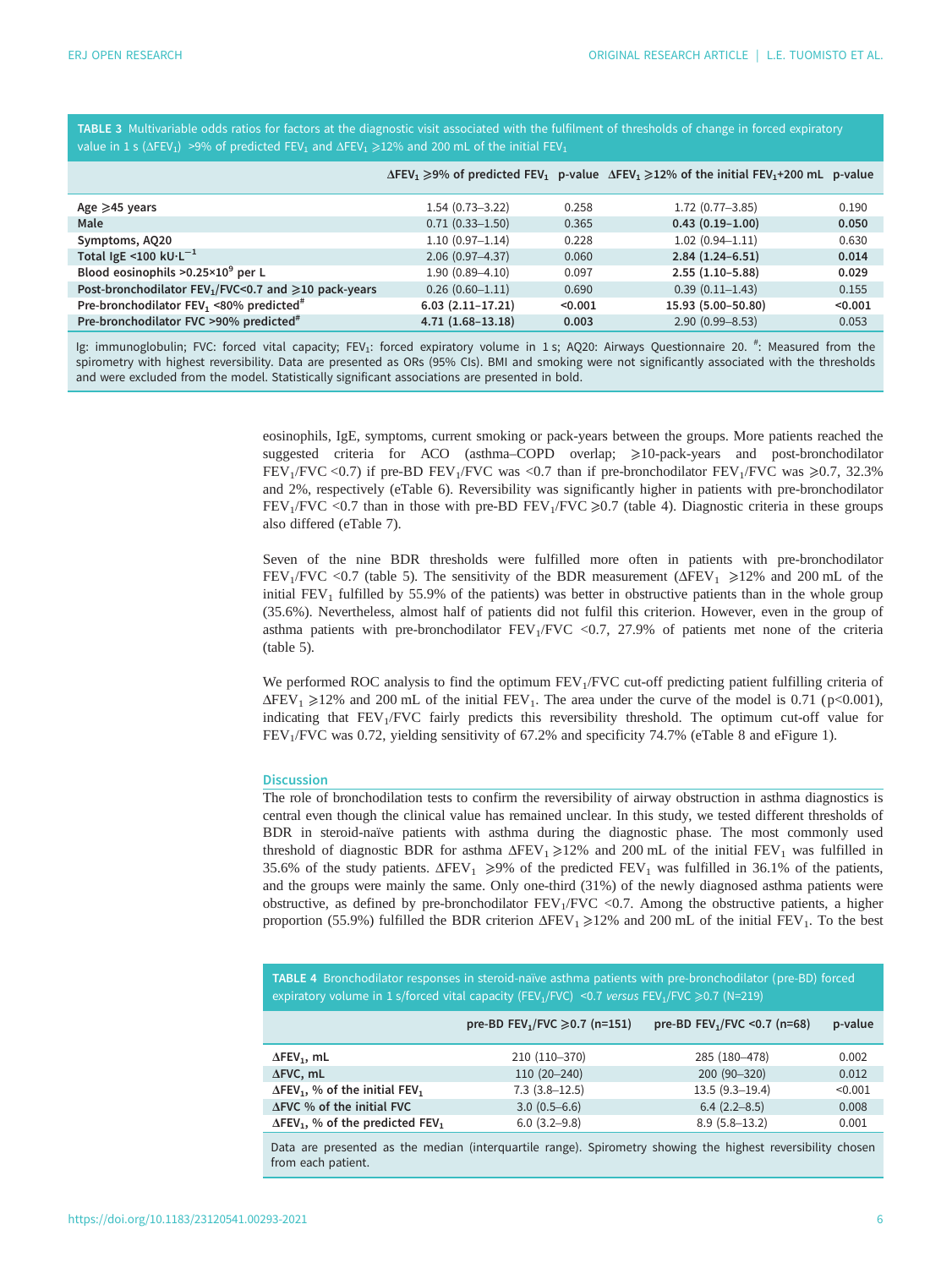<span id="page-6-0"></span>TABLE 5 Different thresholds of bronchodilator response in steroid-naïve asthma patients with pre-bronchodilator forced expiratory volume in 1 s/ forced vital capacity (FEV<sub>1</sub>/FVC) <0.7 versus FEV<sub>1</sub>/FVC  $\geq$ 0.7 measured from spirometry with the highest reversibility chosen from each patient

|                                                                                   | pre-BD FEV <sub>1</sub> /FVC ≥0.7 (n=151) | pre-BD FEV <sub>1</sub> /FVC < 0.7 (n=68) | p-value |
|-----------------------------------------------------------------------------------|-------------------------------------------|-------------------------------------------|---------|
| Absolute change ≥200 mL                                                           | 80 (53.0%)                                | 48 (70.6%)                                | 0.018   |
| Absolute change ≥400 mL                                                           | $32(21.2\%)$                              | 20 (29.4%)                                | 0.229   |
| $\Delta$ FEV <sub>1</sub> % of the initial FEV <sub>1</sub> $\geq$ 12% and 200 mL | 40 (26.5%)                                | 38 (55.9%)                                | < 0.001 |
| $\Delta$ FEV <sub>1</sub> % of the initial FEV <sub>1</sub> $\geq$ 15% and 400 mL | 21 (13.9%)                                | 18 (26.5%)                                | 0.035   |
| $\Delta$ FEV <sub>1</sub> % of the initial FEV <sub>1</sub> $\geq$ 12% and 400 mL | 26 (17.2%)                                | 19 (27.9%)                                | 0.074   |
| $\Delta$ FEV <sub>1</sub> % of the initial FEV <sub>1</sub> $\geq$ 15% and 200 mL | 27 (17.9%)                                | $30(44.1\%)$                              | < 0.001 |
| $\Delta$ FEV <sub>1</sub> % of the predicted FEV <sub>1</sub> $\geq$ 8%           | 58 (38.4%)                                | 38 (55.9%)                                | 0.019   |
| $\Delta$ FEV <sub>1</sub> % of the predicted FEV <sub>1</sub> $\geq$ 9%           | 46 (30.5%)                                | 33 (48.5%)                                | 0.015   |
| $\Delta$ FEV <sub>1</sub> % of the predicted FEV <sub>1</sub> $\geq$ 10%          | 37 (24.5%)                                | 29 (42.6%)                                | 0.010   |
| None of the thresholds was fulfilled                                              | 70 (46.4%)                                | 19 (27.9%)                                | 0.012   |
| Data are presented as n (%).                                                      |                                           |                                           |         |

of our knowledge, this is the first study to evaluate the sensitivity of the bronchodilation test and its different thresholds during the diagnostic phase in adult patients with clinically confirmed chronic asthma.

Recently, we evaluated the evidence behind the quantifiable improvement in  $FEV<sub>1</sub>$  after short-acting bronchodilator administration as a significant change or as a diagnostic method in adult asthma [\[15](#page-9-0)]. Most of the previous studies included COPD patients, or the diagnosis was unclear. Most studies did not report data on steroid treatment, duration of asthma before the bronchodilator test or use of other diagnostic tests [\[15](#page-9-0)]. Even a short period of inhaled or oral steroid treatment can reduce BDR in spirometry [[31](#page-9-0)]. In our real-life SAAS cohort including steroid-naïve patients from different phenotypes and all age groups  $\geq$ 15 years, sensitivity to reach the threshold of immediate  $\Delta$ FEV<sub>1</sub>BDR  $\geq$ 12% and 200 mL of the initial  $FEV<sub>1</sub>$  was 35.6%. The sensitivity of the same threshold was 13% in a Danish study involving mainly atopic young adults with minor smoking history [[9](#page-8-0)] and 9% in a subgroup of asthma patients [\[21](#page-9-0)] both with ongoing steroid treatment. These results are in line with ours; the role of spirometry in asthma diagnostics is not nearly exclusive, especially if only the threshold of  $\Delta FEV_1BDR \ge 12\%$  and  $\ge 200$  mL of the initial  $FEV<sub>1</sub>$  is used.

In four population-based studies of non-smoking healthy subjects, the upper 95th percentile of the  $\Delta$ FEV<sub>1</sub>% of the initial FEV<sub>1</sub> varied between 9.0–13.3%, and the  $\Delta$ FEV<sub>1</sub>% of the predicted FEV<sub>1</sub> varied less, 8.7–11.6%. [\[10](#page-8-0), [12](#page-8-0)–[14\]](#page-9-0). Expressing BDR as the  $\Delta FEV_1$ % of the predicted  $FEV_1$  [[10](#page-8-0)–[13](#page-9-0)] and/or as a change in the z-score [[14\]](#page-9-0) has been preferred to overcome the influence of age, sex, height and obstruction. For the same reason, the requirement of a fixed minimum change of  $>200$  mL in FEV<sub>1</sub> has been considered unrealistic [\[14](#page-9-0)]. It has also been suggested that  $\Delta FEV_1$ % of the predicted  $FEV_1$  between 9.0–10.0% may allow better discrimination between patients with asthma and COPD [\[11](#page-8-0), [20](#page-9-0), [32\]](#page-9-0). In subjects with  $\Delta FEV_1\% > 8\%$  of the predicted  $FEV_1$  (diagnosis unclear, 43% on inhaled corticosteroids) has been reported to have a survival advantage because of the clinically important reversibility [[33\]](#page-9-0). In our cohort, the sensitivity of the threshold of predicted  $FEV_1 \geq 9\%$  for asthma (36.1%) was the same as for the threshold of initial FEV<sub>1</sub> $\geq$ 12% and 200 mL (35.8%).  $\Delta$ FEV<sub>1</sub>% of the predicted FEV<sub>1</sub> $\geq$ 8% detected more subjects with asthma (43.6%). Previously, 17.9% of patients with current self-reported asthma (diagnostic method and therapy not stated) fulfilled BDR ≥9.0% of the predicted [[8](#page-8-0)]. The four reversibility thresholds  $(\Delta FEV_1 \geq 400 \text{ mL}, \Delta FEV_1\% \text{ of the initial FEV}_1 \geq 12\% \text{ or } \geq 15\%, \Delta FEV_1\% \text{ of the predicted FEV}_1 \geq 9\%)$ identified different kinds of patients [[8](#page-8-0)]. In another study, 22% of untreated patients with mild asthma had reversibility of  $\geq$ 12% and  $\geq$ 200 mL, while adopting a threshold of 9% of predicted FEV<sub>1</sub>, the proportion increased to 32% [[34\]](#page-9-0). In our study, the subgroup of patients with  $\Delta FEV_1BDR \geq 12\%$  and 200 mL of the initial FEV<sub>1</sub> was almost the same as those with BDR  $\geq$ 9.0% of the predicted. Patients fulfilling only the threshold of  $\geq$ 9.0% of the predicted FEV<sub>1</sub> were younger and had significantly better lung function than those showing  $\Delta FEV_1BDR \ge 12\%$  and 200 mL of the initial  $FEV_1$  but not  $\ge 9.0\%$  of the predicted  $FEV_1$ . In a population-based study, thresholds of  $\Delta$ FEV<sub>1</sub>BDR  $\geq$ 12% and 200 mL were found in 17.3% of patients with self-reported asthma (therapy not stated and not withdrawn), and were associated with wheeze and atopy, total IgE and  $F_{\text{ENO}}$  [[30\]](#page-9-0). Associations of the clinical features and the fulfilment of the different thresholds in our cohort were weaker. In contrast, the  $\Delta$ FEV<sub>1</sub>  $\geq$ 12%+200 mL threshold in our patient population was associated with low IgE but high blood eosinophils. Adult-onset asthma is less often associated with allergy than childhood-onset asthma, but high eosinophils occur in many asthma patients at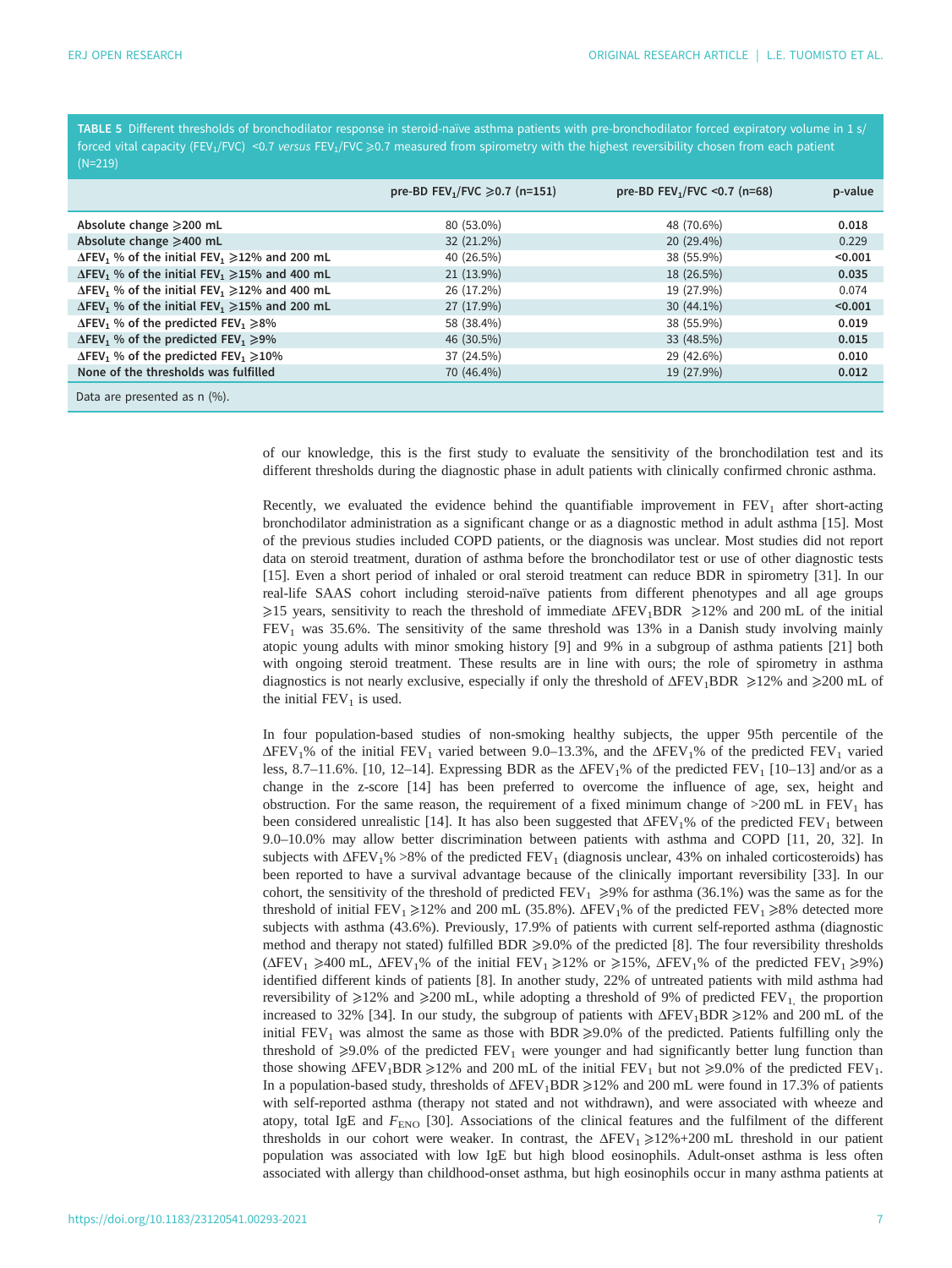all ages. We consider that the most important clinical implication of this is that also non-atopic patients who have asthma onset later in life and present with eosinophilia may be a subgroup that can be recognised with the bronchodilator threshold of ΔFEV<sub>1</sub>12%+200 mL. Our cohort included only steroid-naïve patients with newly diagnosed chronic adult-onset asthma of all severity grades, which might explain the differences against previous studies.

Recent NICE guidelines recommend objective lung function tests to diagnose adult asthma [\[6\]](#page-8-0). The first step in the NICE algorithm is to divide patients based on obstruction (pre-bronchodilator  $FEV<sub>1</sub>/FVC < 0.7$ ) or  $FEV<sub>1</sub>/FVC \ge 0.7$ ). According to NICE, bronchodilator tests should be performed only in obstructive (pre-bronchodilator FEV<sub>1</sub>/FVC <0.7) patients; otherwise, measurements such as  $F_{\text{ENO}}$  and PEF monitoring are recommended. One-third (31%) of the patients in our cohort had pre-bronchodilator  $FEV<sub>1</sub>/FVC$  <0.7. In this subgroup,  $\Delta FEV_1BDR \geq 12\%$  and 200 mL was fulfilled in 55.9% of the patients, and other thresholds (except absolute change  $\geq 400$  mL) of BDR were more commonly fulfilled than in the subgroup of patients with pre-bronchodilator  $FEV_1/FVC \geq 0.7$ . However, in this latter group, reversibility was still found ( $\Delta$ FEV<sub>1</sub>BDR  $\geq$ 12% and 200 mL in 26.5%) and even more often if the threshold of  $\Delta$ FEV<sub>1</sub>% of the predicted  $FEV_1 \ge 8\%$  was used (38%). Our real-life cohort of steroid-naïve patients with asthma partly supports the NICE algorithm, as BDR thresholds are fulfilled more often if pre-bronchodilator  $FEV<sub>1</sub>/FVC$ is <0.7. Conversely, in the subgroup of patients with pre-bronchodilator  $FEV<sub>1</sub>/FVC \ge 0.7$ , significant reversibility was found in every fourth patient, supporting the use of the bronchodilator test regardless of the pre-bronchodilator  $FEV_1/FVC$  value. We also performed ROC analysis and found that  $FEV_1/FVC$  only fairly predicts the fulfilment of  $\Delta FEV_1 \geq 12\%$  and 200 mL of the initial  $FEV_1$ , further supporting that the recommendation to measure reversibility only in patients with  $FEV<sub>1</sub>/FVC < 0.70$  [\[6](#page-8-0)] is not optimal.

The main strengths of our study are asthma diagnosis based on evaluation by respiratory specialists in conjunction with symptoms, objective lung function measurements, and follow-up for 12 years with a low remission rate (3%) [\[23](#page-9-0)]. Thus, our results represent the clinical value of immediate BDR as a diagnostic test in steroid-naïve adult patients with chronic asthma. The availability [[35\]](#page-9-0) and quality [\[36](#page-9-0)] of the spirometry measurement were good during the collection of the study cohort. The small size of our cohort could be considered a limitation, but due to active use of lung function tests, 768 spirometry measurements were found, averaging 2.98 per study patient. The aim of our study was to evaluate BDR in steroid-naïve patients, which still provided an average of 1.7 spirometries per patient. The diagnostic threshold of BDR in our study cohort was  $FEV_1 \ge 15\%$  and 200 mL, which might have influenced patient selection and decreased the sensitivity of the BDR test. On the other hand, subjects were included as asthmatic if they fulfilled other lung function criteria, such as excess variability or reversibility of PEF monitoring or positive challenge test. Low remission rate (3%) after follow-up for 12-years [[23\]](#page-9-0) ensures that patients in the SAAS cohort represent patients with chronic asthma starting at adult age. We acknowledge that the results may not be generalizable to a patient group showing temporary asthma symptoms or mild seasonal asthma that is asymptomatic most of the year.

If the diagnostic value of a test is intended to be assessed, the test should be evaluated in the diagnostic phase of the disease. While underdiagnosis and overdiagnosis are common in patients with asthma-like symptoms [\[3\]](#page-8-0), we need retrospective studies from the diagnostic phase of patients known to have chronic asthma. Spirometry with bronchodilation tests has been the starting point if adult asthma is suspected. If the test is not diagnostic, other lung function tests, including PEF monitoring, provocation tests, and empiric steroid treatment tests, should be considered [[37\]](#page-9-0). We analysed the spirometry with the highest BDR from each patient, but pre-bronchodilator  $FEV<sub>1</sub>/FVC$  <0.7 was still found in only one-third of measurements, and the sensitivity of the  $\Delta FEV_1 \geq 12\%$  and 200 mL in our adult-onset asthma patients was only 36%. Adult-onset asthma is a heterogeneous disease with several phenotypes [[38, 39\]](#page-9-0). The role of diagnostic tests may vary between phenotypes due to different pathogeneses and other factors. Is it possible to enhance the sensitivity of the bronchodilation test in younger patients with milder disease, for example, by using additional thresholds of  $\Delta FEV_1$ % measured from the predicted FEV<sub>1</sub> (8%–10%)? In the SAAS cohort, the fulfilment of the diagnostic threshold of immediate BDR (FEV<sub>1</sub> $\geq$ 15% and  $\geq$ 200 mL from the initial  $FEV<sub>1</sub>$ ) varied between the clusters: early-onset, atopic asthma (43.6%), smokers' asthma (42.1%), obese asthma (28%), female asthma (20%) and non-rhinitic asthma (18%) [\[28](#page-9-0)]. Larger studies of the clinical value of the different thresholds of immediate BDR among steroid-naïve adult asthma patients representing different phenotypes are needed.

Overall, in the SAAS cohort, the diagnostic sensitivity of the BDR test was low (35.6%) if the threshold of  $\Delta$ FEV<sub>1</sub>BDR  $\geq$ 12% and  $\geq$ 200 mL measured from the initial FEV<sub>1</sub> was used. Of the obstructive (pre-bronchodilator  $FEV_1/FVC$  <0.7) patients, 55.9% reached the same threshold. Among non-obstructive patients, one-fourth reached significant BDR, which should be taken into account in clinical practice. The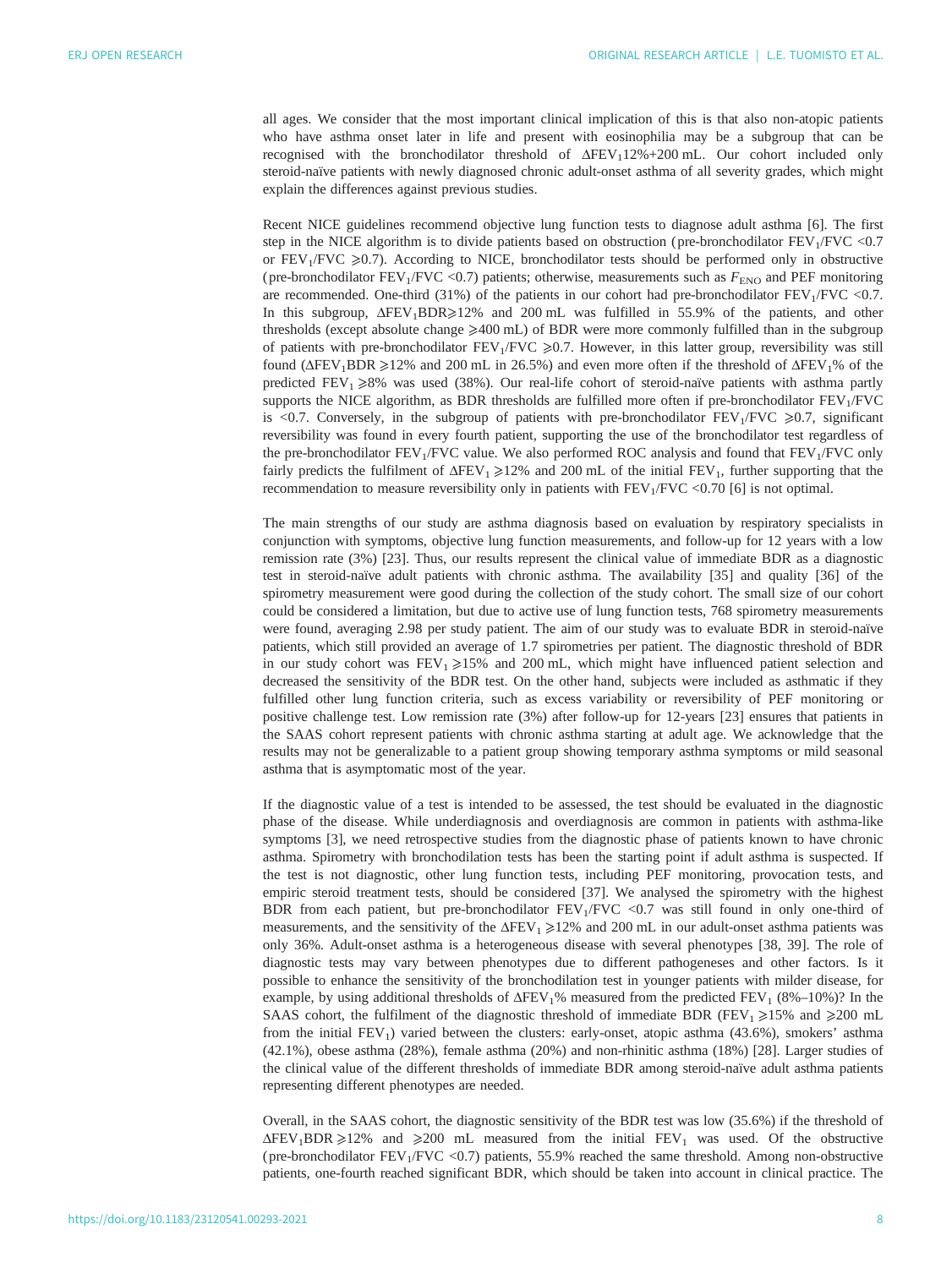<span id="page-8-0"></span>BDR test must be carried out at least once for every patient with prolonged respiratory symptoms, even though other tests are often needed before clinical conclusions.

Provenance: Submitted article, peer reviewed.

Acknowledgements: Aino Sepponen (Dept of Respiratory Medicine, Seinäjoki Central Hospital, Seinäjoki, Finland) is gratefully acknowledged for her help through all the stages of this work.

This study is registered at [www.ClinicalTrials.gov](https://clinicaltrials.gov/) with identifier number NCT02733016.

Author contributions: L.E. Tuomisto, P. Ilmarinen, M. Tommola, L. Lehtimäki, O. Niemelä and H. Kankaanranta designed the study and wrote the report. P. Ilmarinen performed the statistical analyses. All authors contributed to interpretation of the data. All authors made critical revisions of the manuscript and approved the final version of the manuscript.

Conflict of interest: L.E. Tuomisto reports personal fees and nonfinancial support from Boehringer Ingelheim, and personal fees from AstraZeneca, outside the submitted work. P. Ilmarinen is an employee of GlaxoSmithKline, and reports personal fees from Mundipharma, AstraZeneca and Novartis, outside the submitted work. L. Lehtimäki reports personal fees from AstraZeneca, Boehringer Ingelheim, Chiesi, Circassia, GSK, Novartis, Mundipharma, Orion Pharma, Sanofi and Teva outside the submitted work. O. Niemelä has nothing to disclose. M. Tommola reports personal fees from AstraZeneca, personal fees and nonfinancial support from Boehringer Ingelheim, personal fees from Pfizer, grants from the Orion Research Foundation, and personal fees from Chiesi and GSK, outside the submitted work. H. Kankaanranta reports grants, personal fees and nonfinancial support from AstraZeneca; personal fees from Chiesi Pharma AB; personal fees and nonfinancial support from Boehringer Ingelheim; personal fees from Novartis and Mundipharma; personal fees and nonfinancial support from Orion Pharma; personal fees from SanofiGenzyme and GlaxoSmithKline, outside the submitted work.

Support statement: This study is supported by Tampere Tuberculosis Foundation (Tampere, Finland), the Finnish Anti-Tuberculosis Association Foundation (Helsinki, Finland), the Väinö and Laina Kivi Foundation (Helsinki, Finland), the Allergy Research Foundation (Helsinki, Finland), the Research Foundation of the Pulmonary Diseases (Helsinki, Finland), the Competitive State Research Financing of the Expert Responsibility Area of Tampere University Hospital (Tampere, Finland), and the Medical Research Fund of Seinäjoki Central Hospital (Seinäjoki, Finland). None of the sponsors had any involvement in the planning, execution, drafting or write-up of this study.

#### References

- 1 Reddel HK. Treating according to asthma control: does it work in real life? Clin Chest Med 2012; 33: 505–517.
- 2 Global Initiative for Asthma. Global Strategy for Asthma Management and Prevention. Updated 2019. Available from: [www.ginasthma.org/](http://www.ginasthma.org/). Date last accessed: February 15th 2020.
- 3 Aaron SD, Vandemheen KL, FitzGerald JM, et al. Reevaluation of diagnosis in adults with physician-diagnosed asthma. JAMA 2017; 317: 269–279.
- 4 Aaron SD, Boulet LP, Reddel HK, et al. Underdiagnosis and overdiagnosis of Asthma. Am J Respir Crit Care Med 2018; 198: 1012–1020.
- 5 British Thoracic Society, Scottish Intercollegiate Guidelines Network. British Guideline on the Management of Asthma 2019.<https://www.brit-thoracic.org.uk/quality-improvement/guidelines/asthma/>. Date last accessed March, 2020.
- 6 National Institute for Health and Care Excellence (NICE). Asthma: Diagnosis, Monitoring and Chronic Asthma Management. London, NICE, 2017.
- 7 Pellegrino R, Viegi G, Brusasco V, et al. Interpretative strategies for lung function tests. Eur Respir J 2005; 26: 948–968.
- 8 Appleton SL, Adams RJ, Wilson DH, et al. Spirometric criteria for asthma: adding further evidence to the debate. J Allergy Clin Immunol 2005; 116: 976–982.
- 9 Backer V, Sverrild A, Ulrik CS, et al. Diagnostic work-up in patients with possible asthma referred to a university hospital. Eur Clin Respir J 2015; 2: 27768.
- 10 Dales RE, Spitzer WO, Tousignant P, et al. Clinical interpretation of airway response to a bronchodilator. Epidemiologic considerations. Am Rev Respir Dis 1988; 138: 317–320.
- 11 Brand PL, Quanjer P, Postma DS, et al. Interpretation of bronchodilator response in patients with obstructive airways disease. The Dutch Chronic NonSpecific Lung Disease (CNSLD) Study Group. Thorax 1992; 47: 429–436.
- 12 Tan WC, Vollmer WM, Lamprecht B, et al. Worldwide patterns of bronchodilator responsiveness: results from the Burden of Obstructive Lung Disease study. Thorax 2012; 67: 718–726.